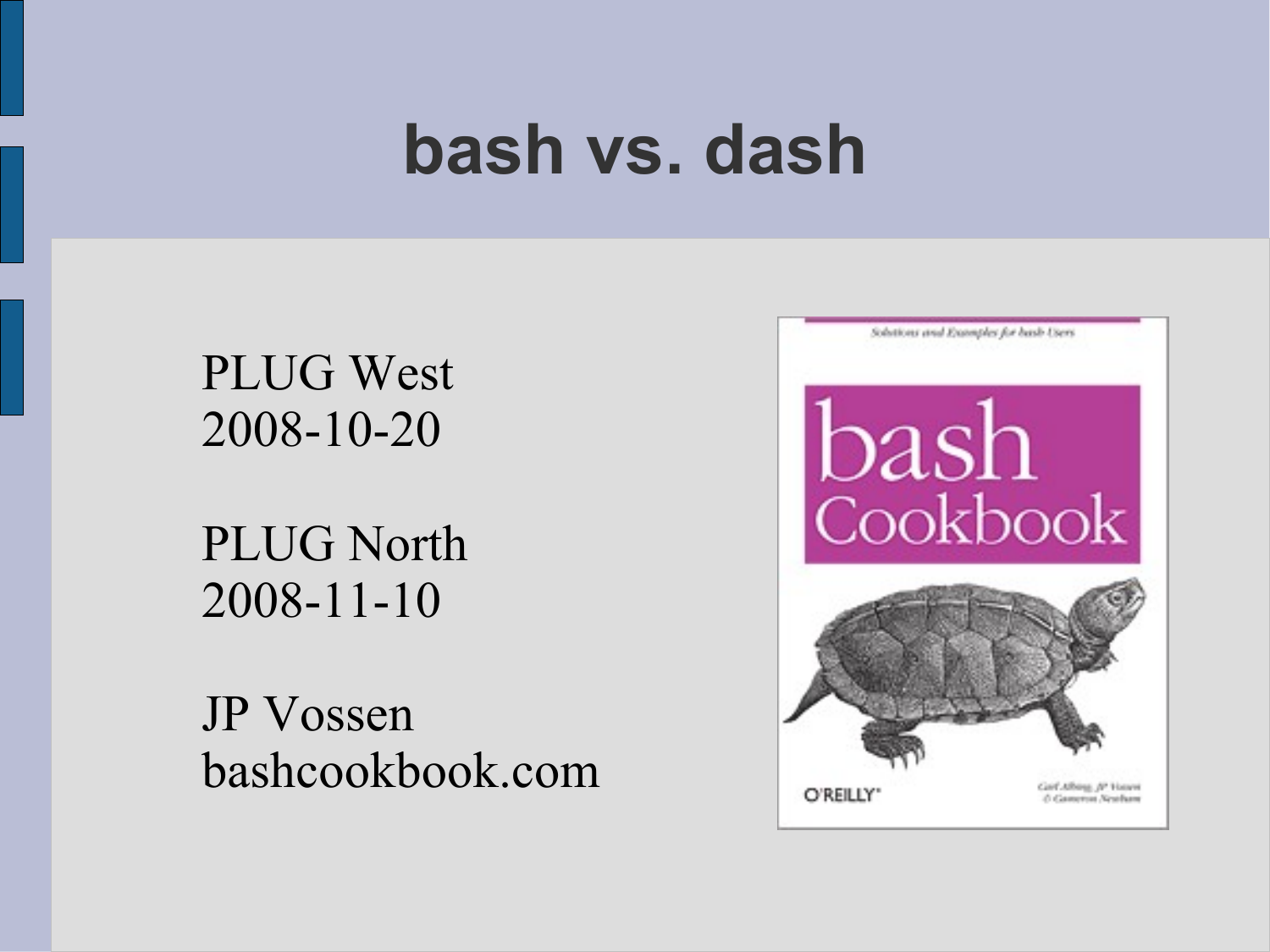#### **STOLEN!!!**

- Note: I stole a lot of this material from Carl Albing's "bash vs. dash" presentation at Ubuntu Line 2007!
- Original at:<http://tinyurl.com/3mv8gy>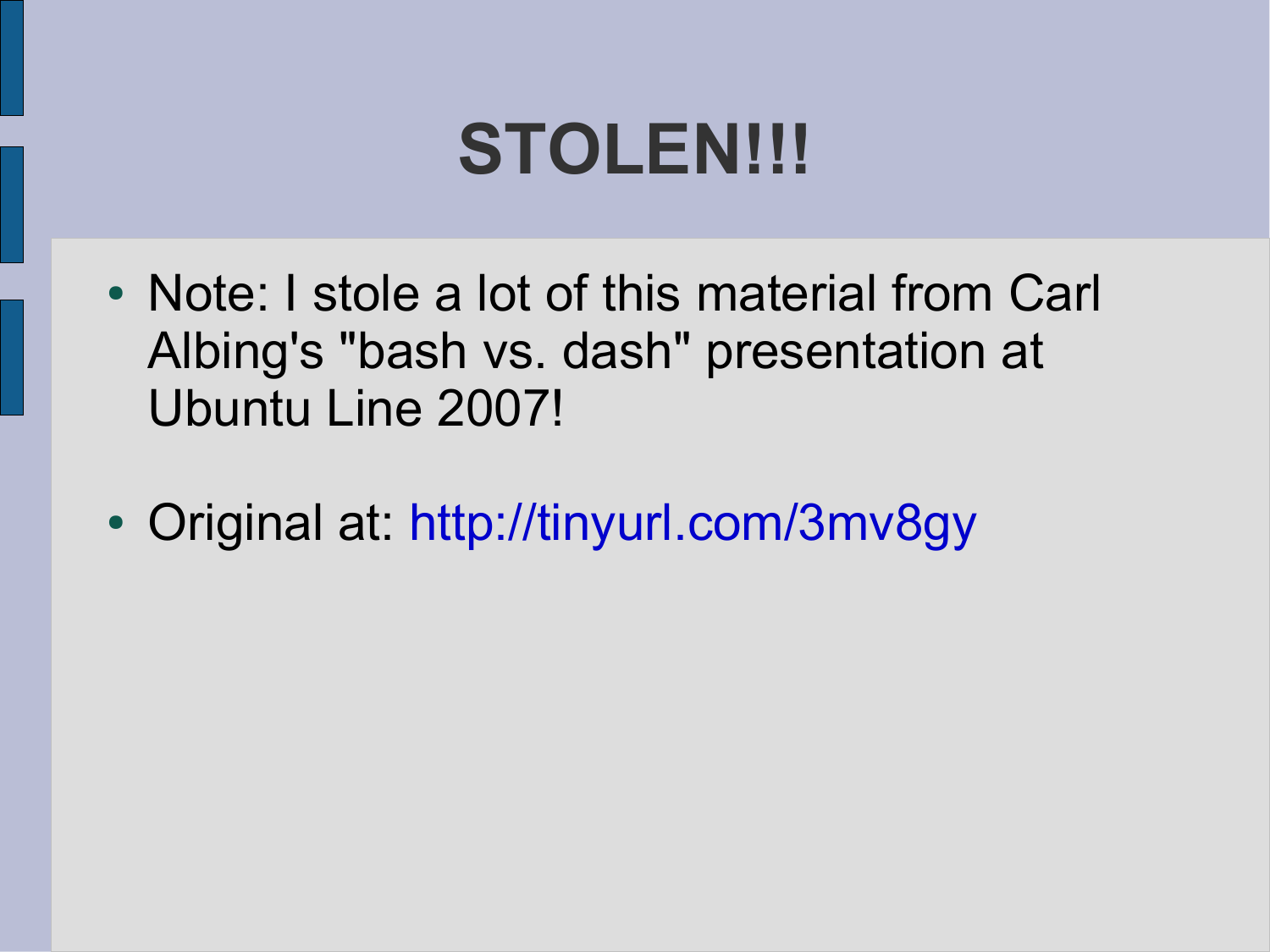#### **bash vs. dash**

- $\cdot$  Huh?
- $\bullet$  bash != Bourne != dash != ... http://en.wikipedia.org/wiki/Comparison of computer shells <http://en.wikipedia.org/wiki/Bash> [http://en.wikipedia.org/wiki/Bourne\\_shell](http://en.wikipedia.org/wiki/Bourne_shell) [http://en.wikipedia.org/wiki/Debian\\_Almquist\\_shell](http://en.wikipedia.org/wiki/Debian_Almquist_shell)
- Why dash?
- The importance of */bin/sh*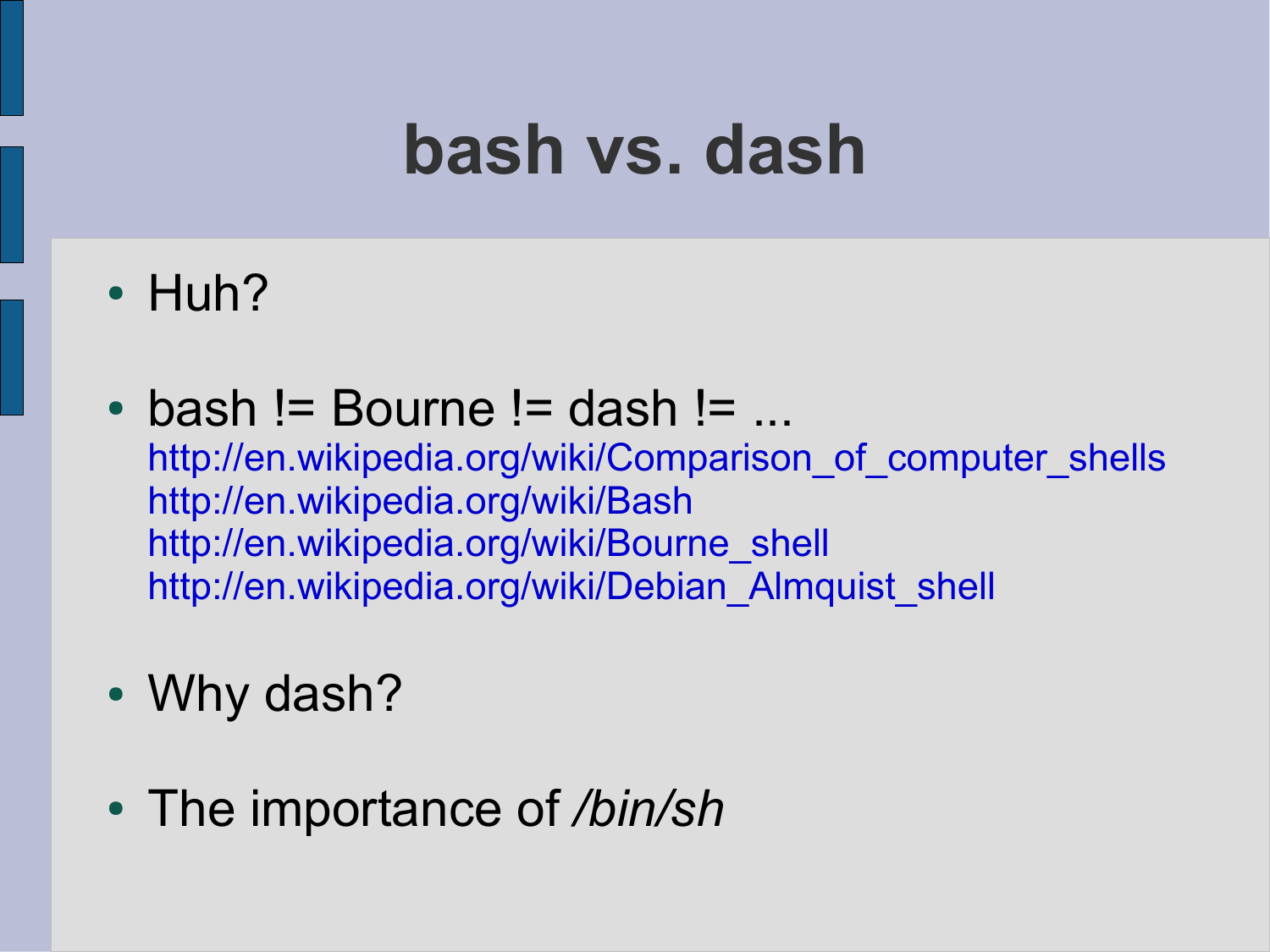#### **bash vs. dash**

- Syntax similarities
- Syntax differences
- Different uses
- Portability?
- /bin/sh --> dash, default user shell still bash
	- Ubuntu 6.10 or newer
		- <https://wiki.ubuntu.com/DashAsBinSh>
	- Debian Lenny or newer (proposed)
		- <http://release.debian.org/lenny-goals.txt>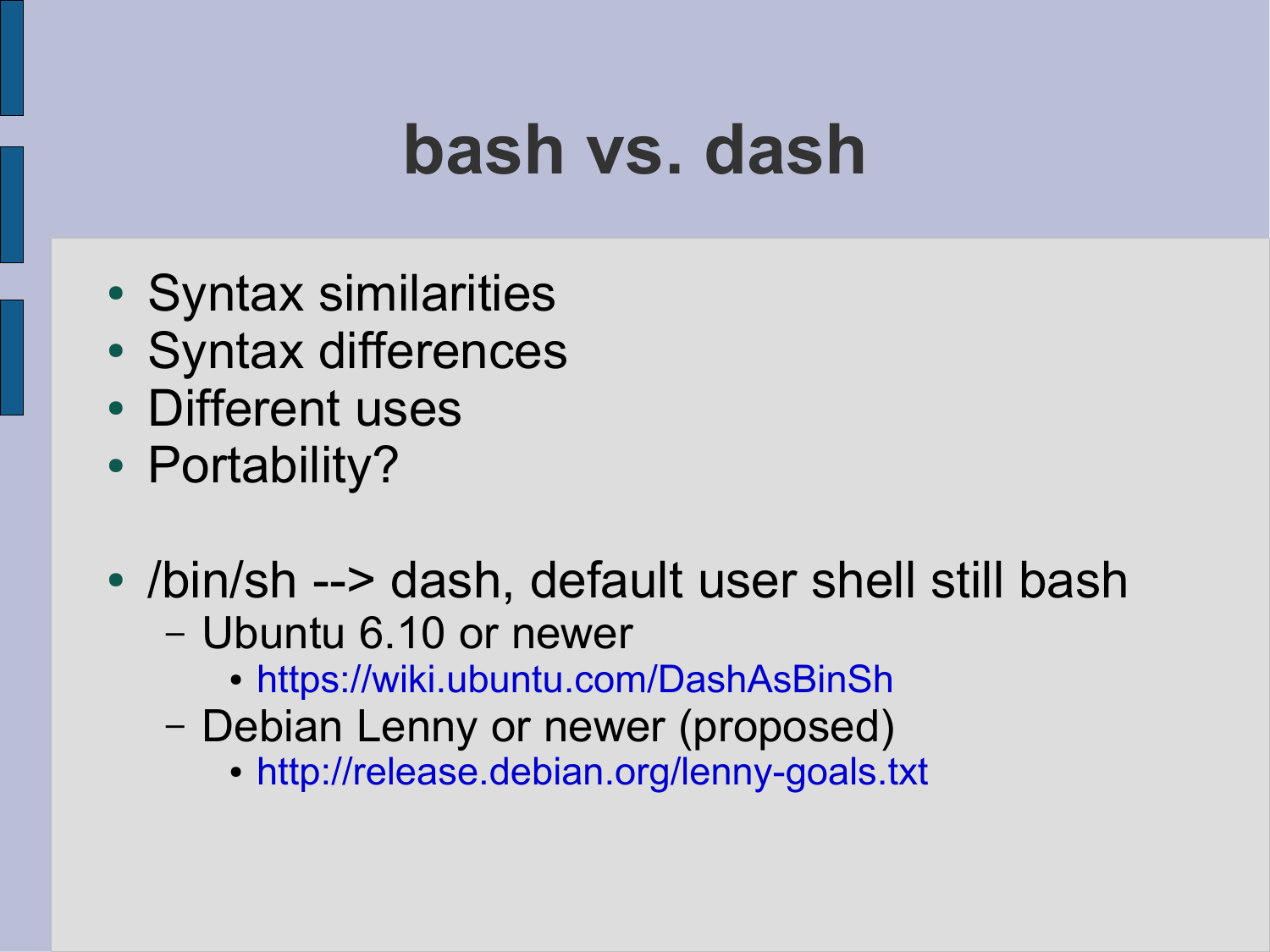#### **bash vs dash**

#### • bash

- heavily interactive
- feature rich
- larger "footprint"
- dash
	- non-interactive
	- smaller "footprint"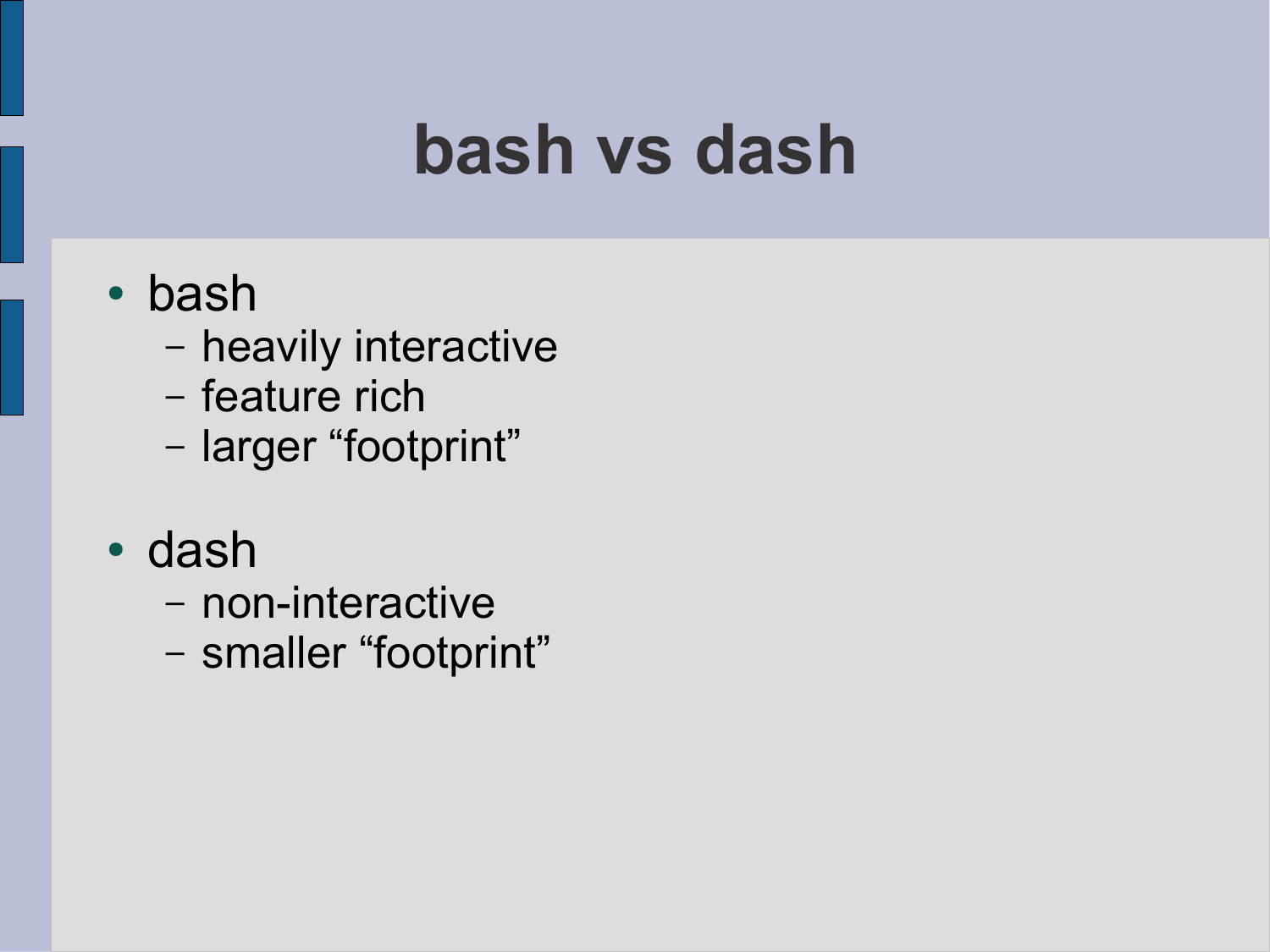Grouping and subshells

echo \$(ls)

( ls ; pwd ) | while read a b ; do echo \$a ; done

 $\{ \text{ls} \, ; \, \text{pwd} \, ; \}$  while read a b ; do echo \$a ; done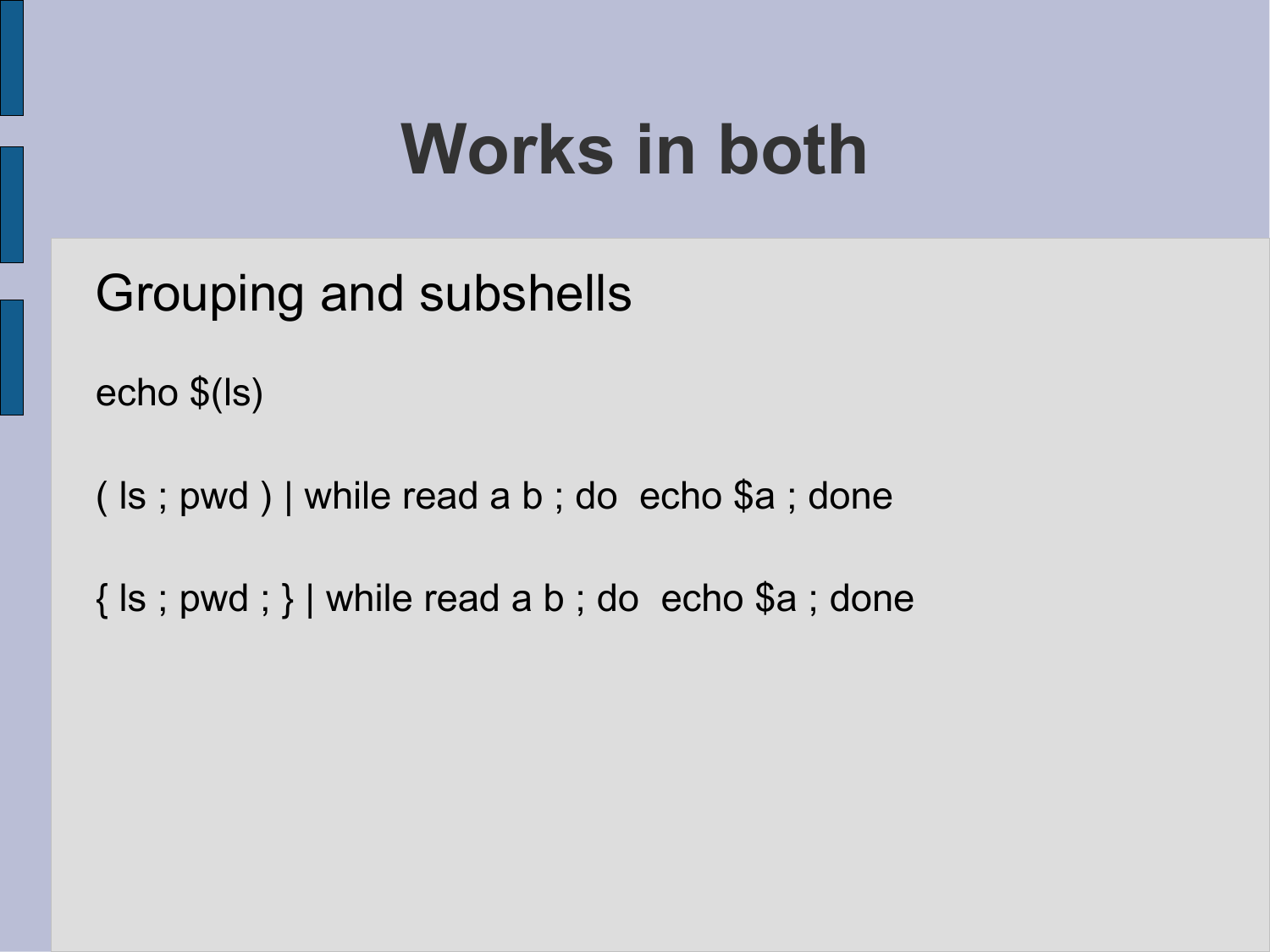Arithmetic operator Must use *\$var* in dash, but can omit the *\$* in bash unless referring to a positional parameter (e.g., *\$2*)

 $Y = $(\$X + 3)$$ 

 $Y = $(f, f) \in X + 3)$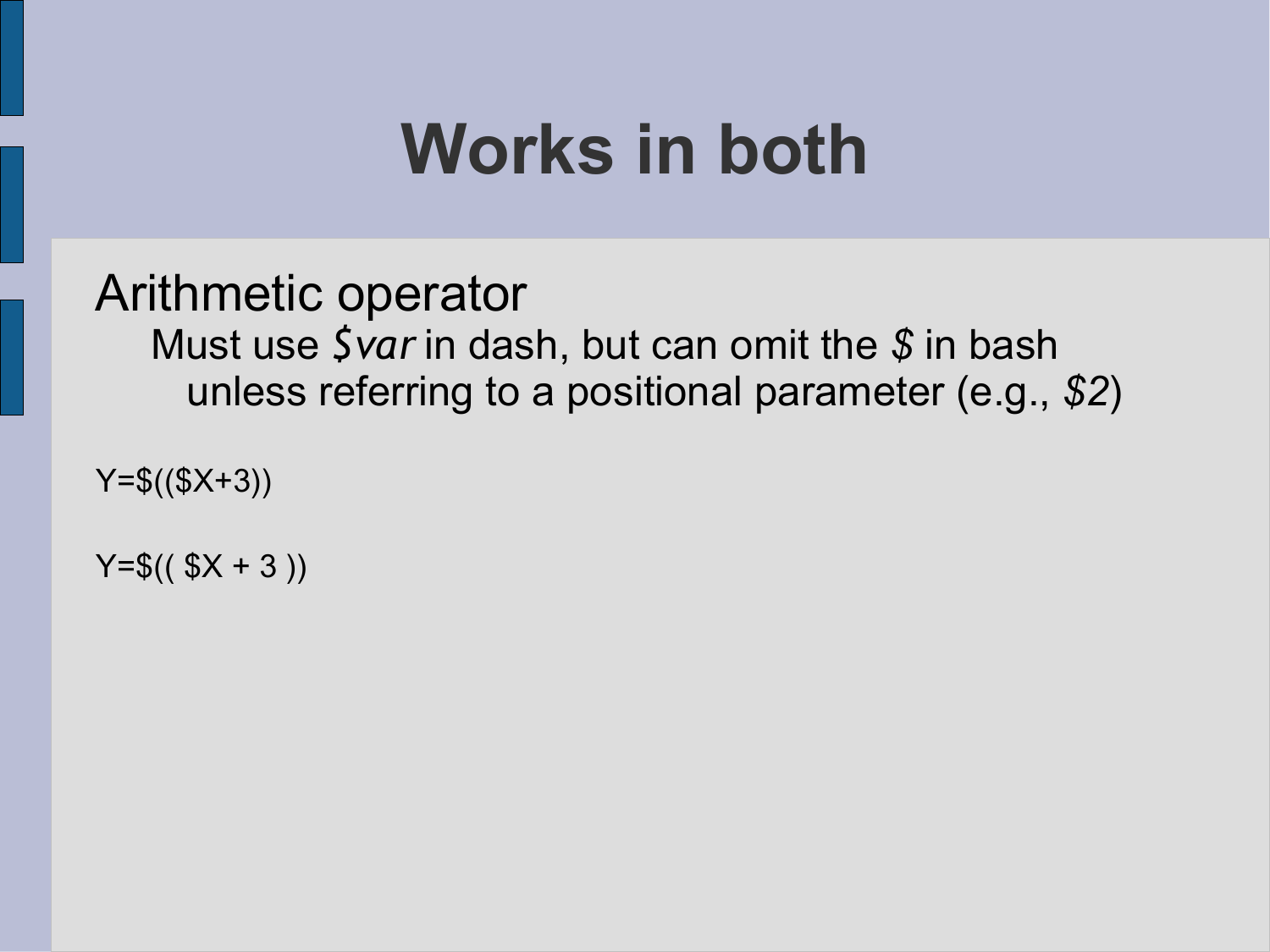Standard *for* loops

for  $i$  in 1 2 3 4 ; do echo  $i$  ; done

for i in \* ; do echo \$i ; done

for i ; do echo \$i ; done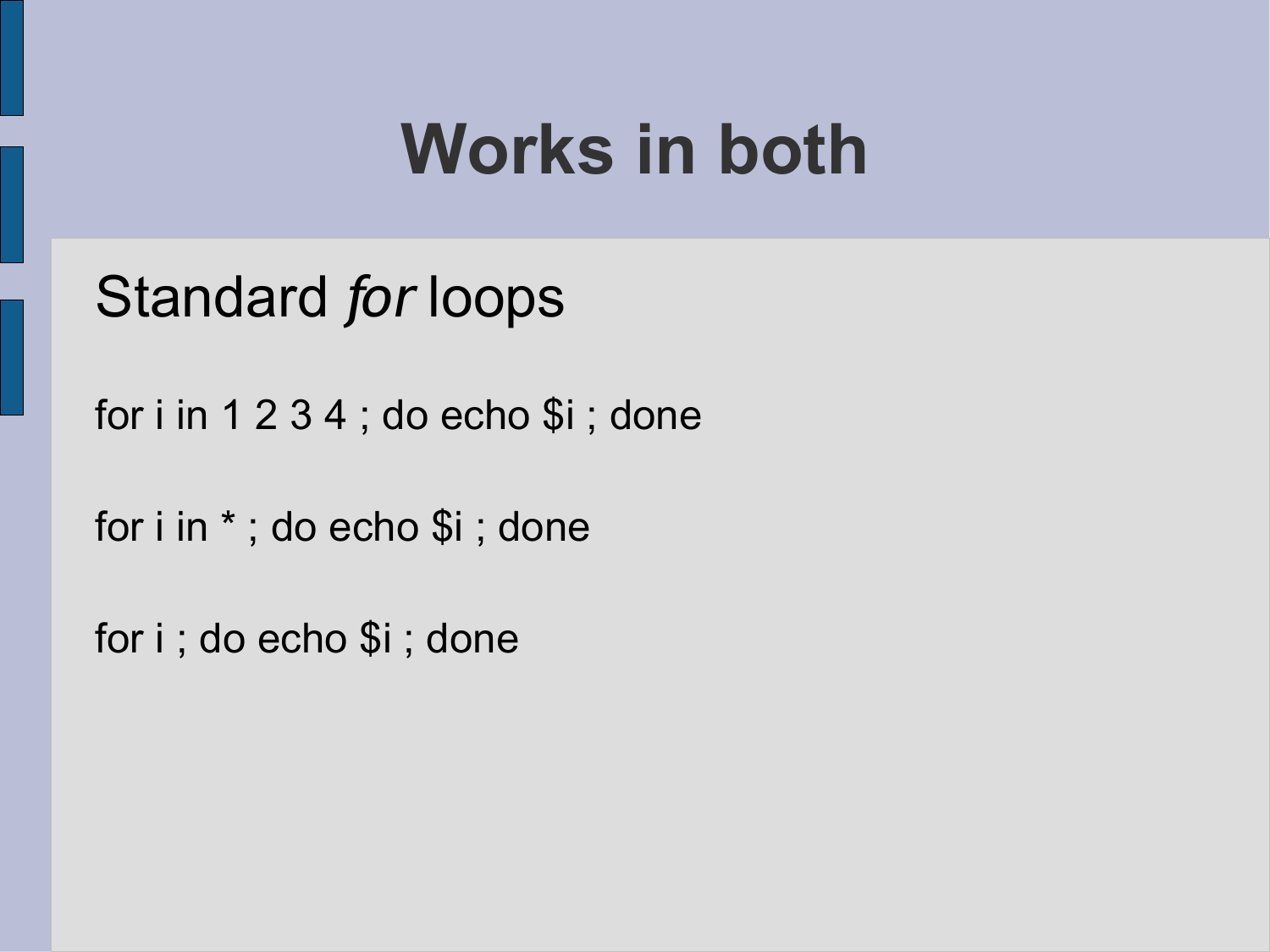Standard *while* loops

while read a b ; do echo \$a ; done

until read a b ; do echo \$a ; done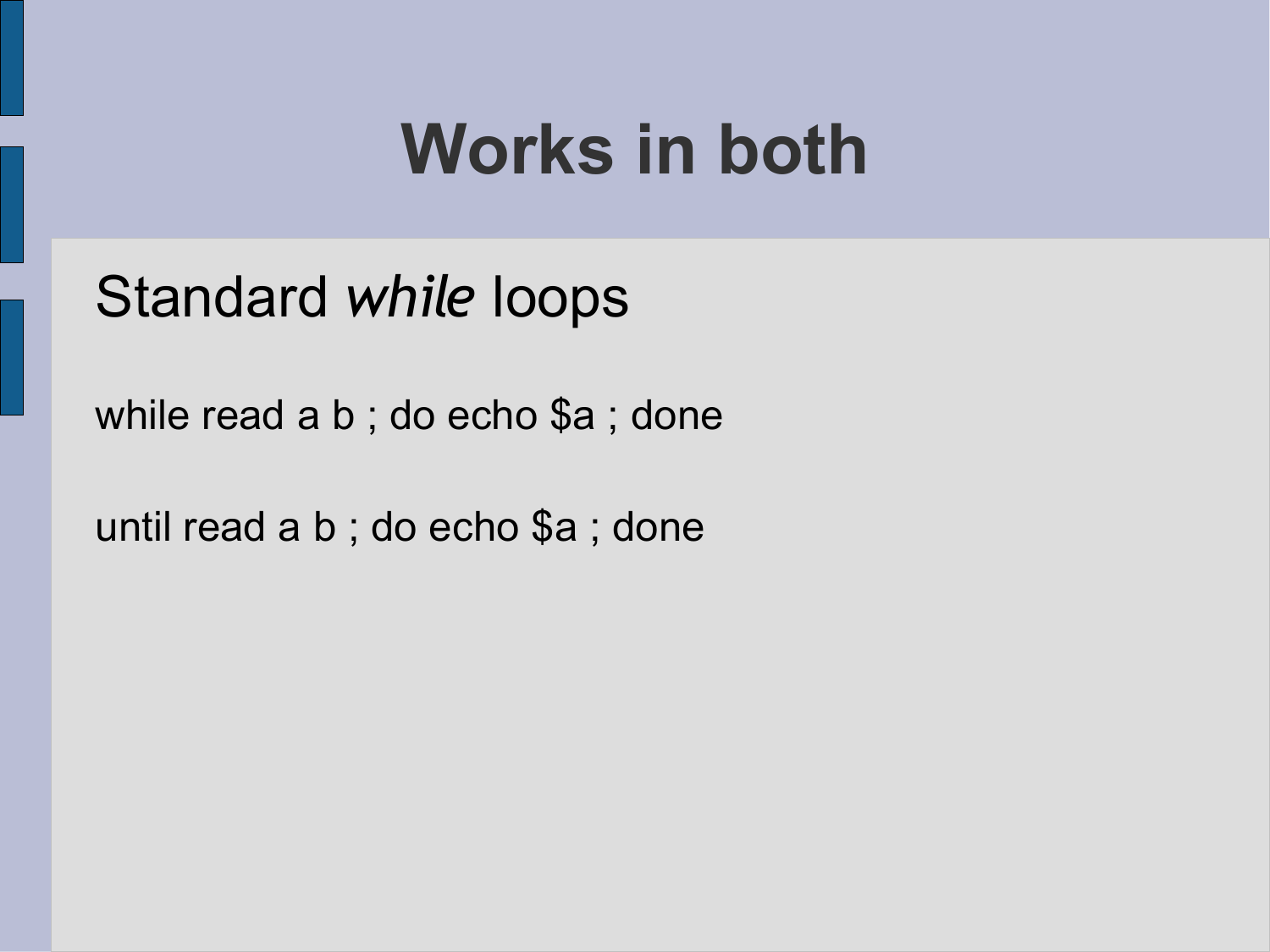#### Standard *if/then/else* statements

if ls ; then pwd; else cd /tmp; fi

if ls then pwd elif cd /tmp then echo ok else echo no fi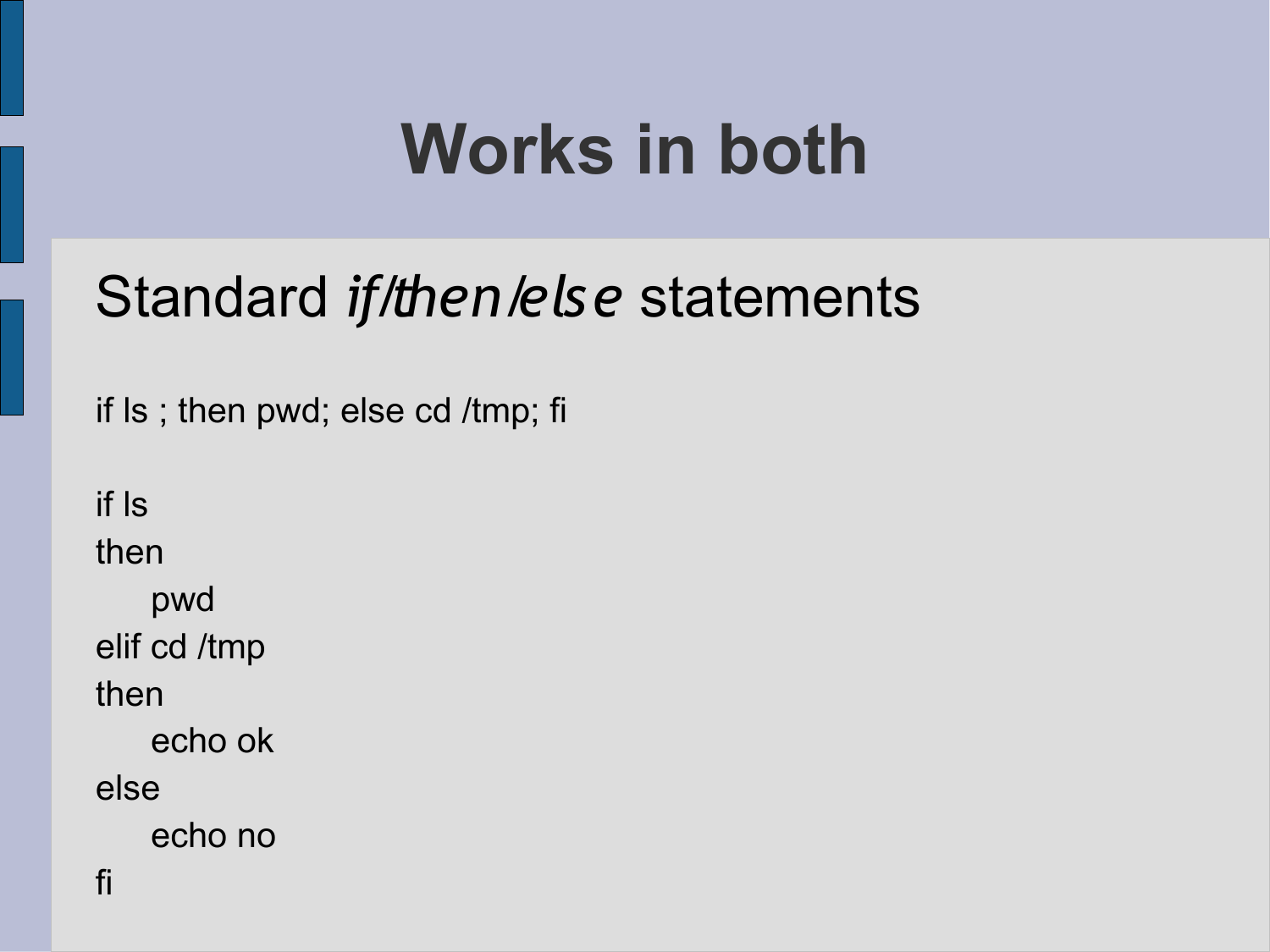#### Standard *case* statements

case \$X in

- a) echo A ;;
- b) echo B ;;
- ?) echo other ;;
- \*) echo default;;

esac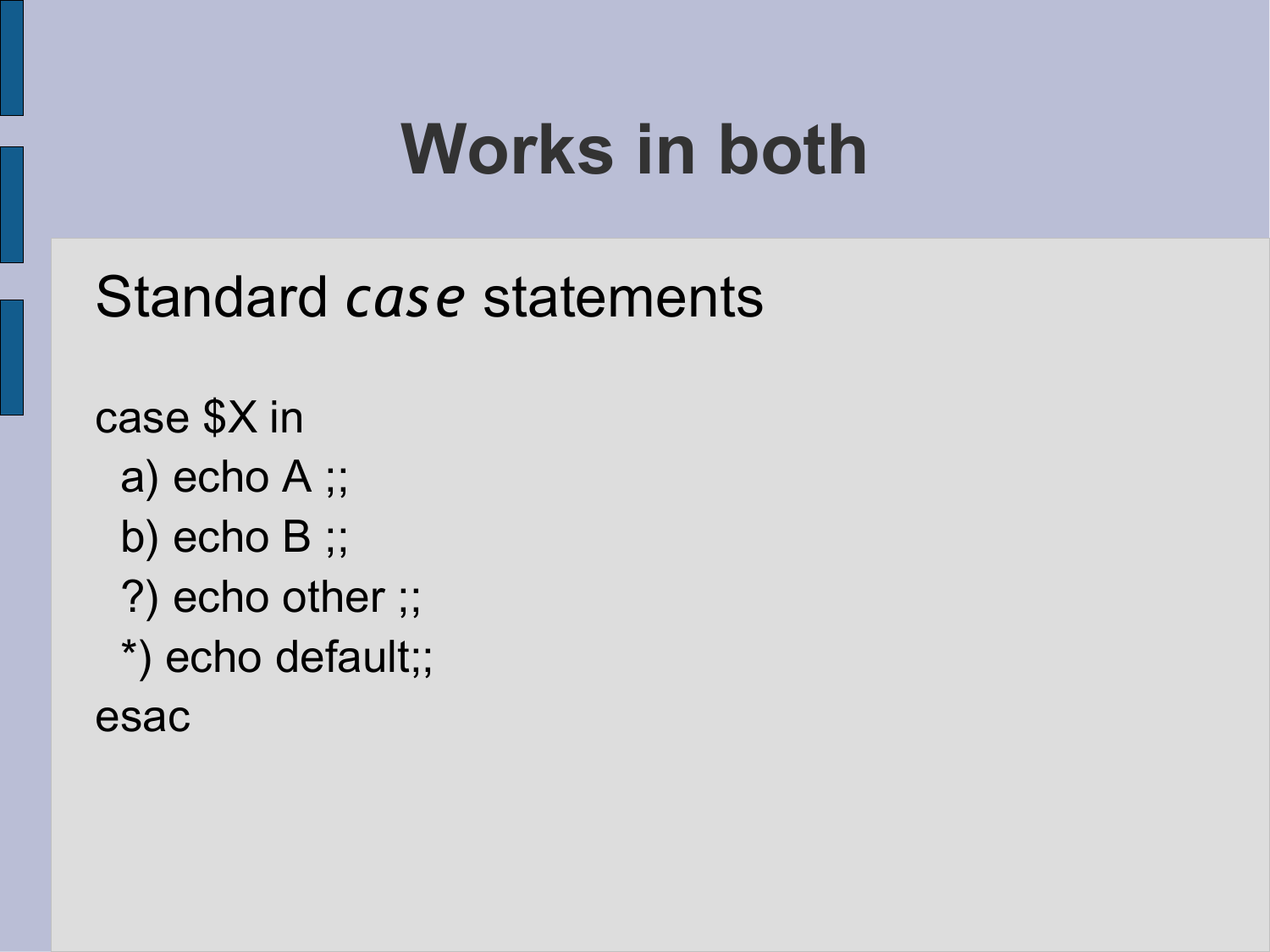#### Standard function definitions Without *function* keyword !

# dash foo () foo() # bash foo () foo() function foo function foo ()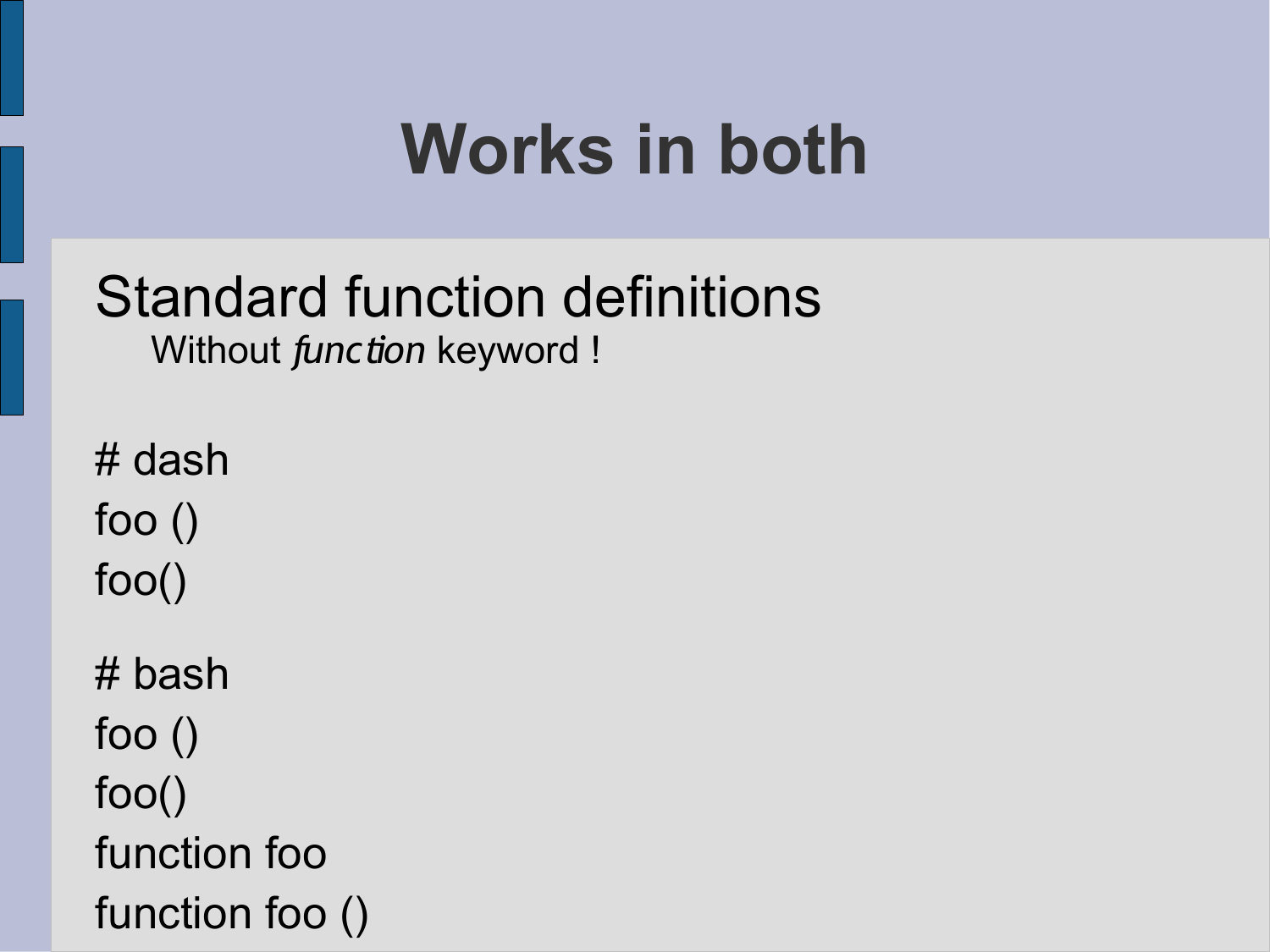#### **Not available in dash**

Conditional [[ operator (shell glob on RHS) only the single [ Double == equality test only the single = allowed (POSIX)

# bash only  $[$ [ \$X ==  $*$ .jpg ]] && echo "\$X is a JPEG"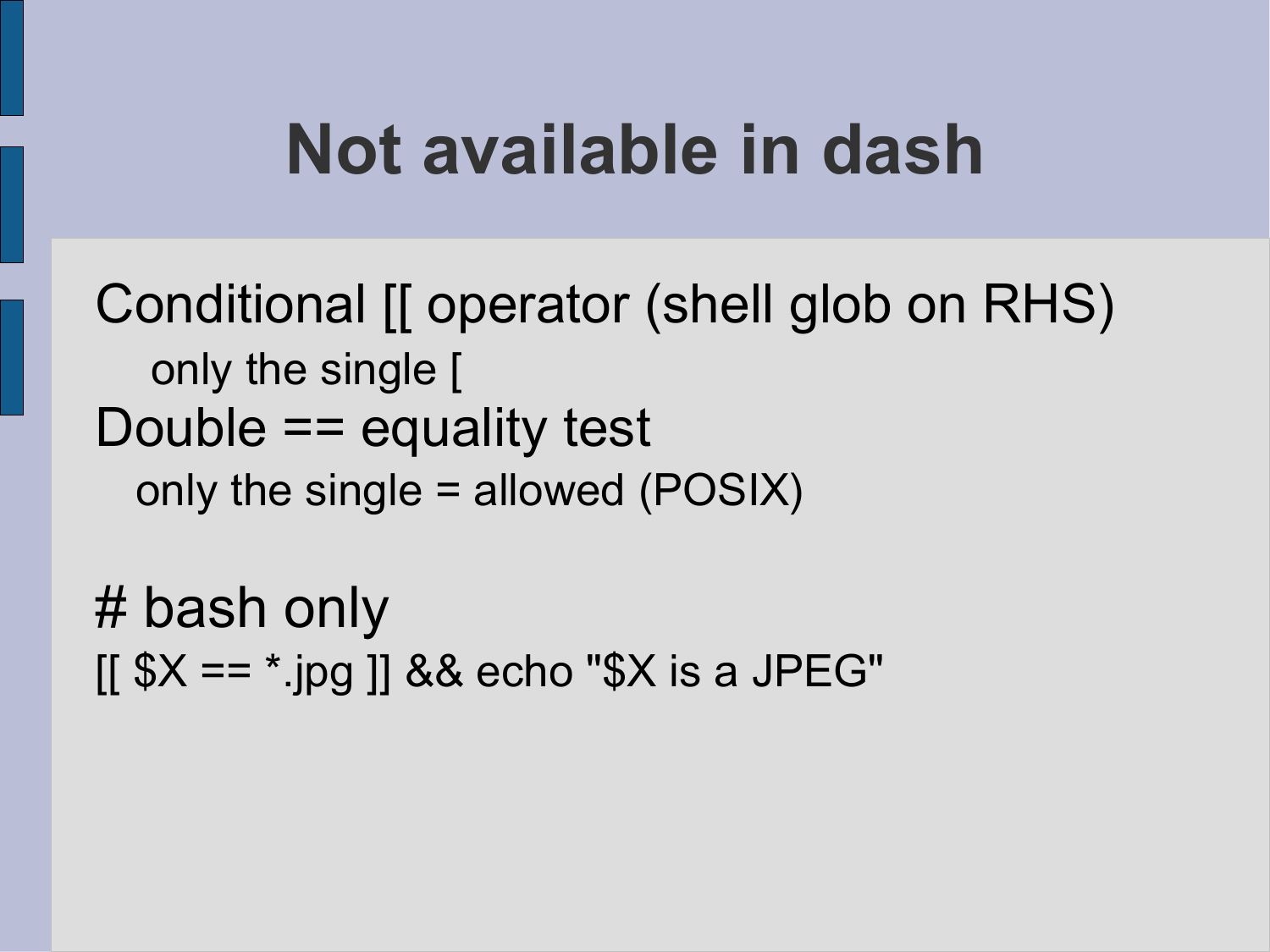#### **Not available in dash**

#### Numeric C-like *for* loop But you can use *while* instead

for  $((i=0; i<3; i++)$ ; do ...; done

 $i=0$ while  $($i < 3)$ 

do

 ...  $((i++)$ 

done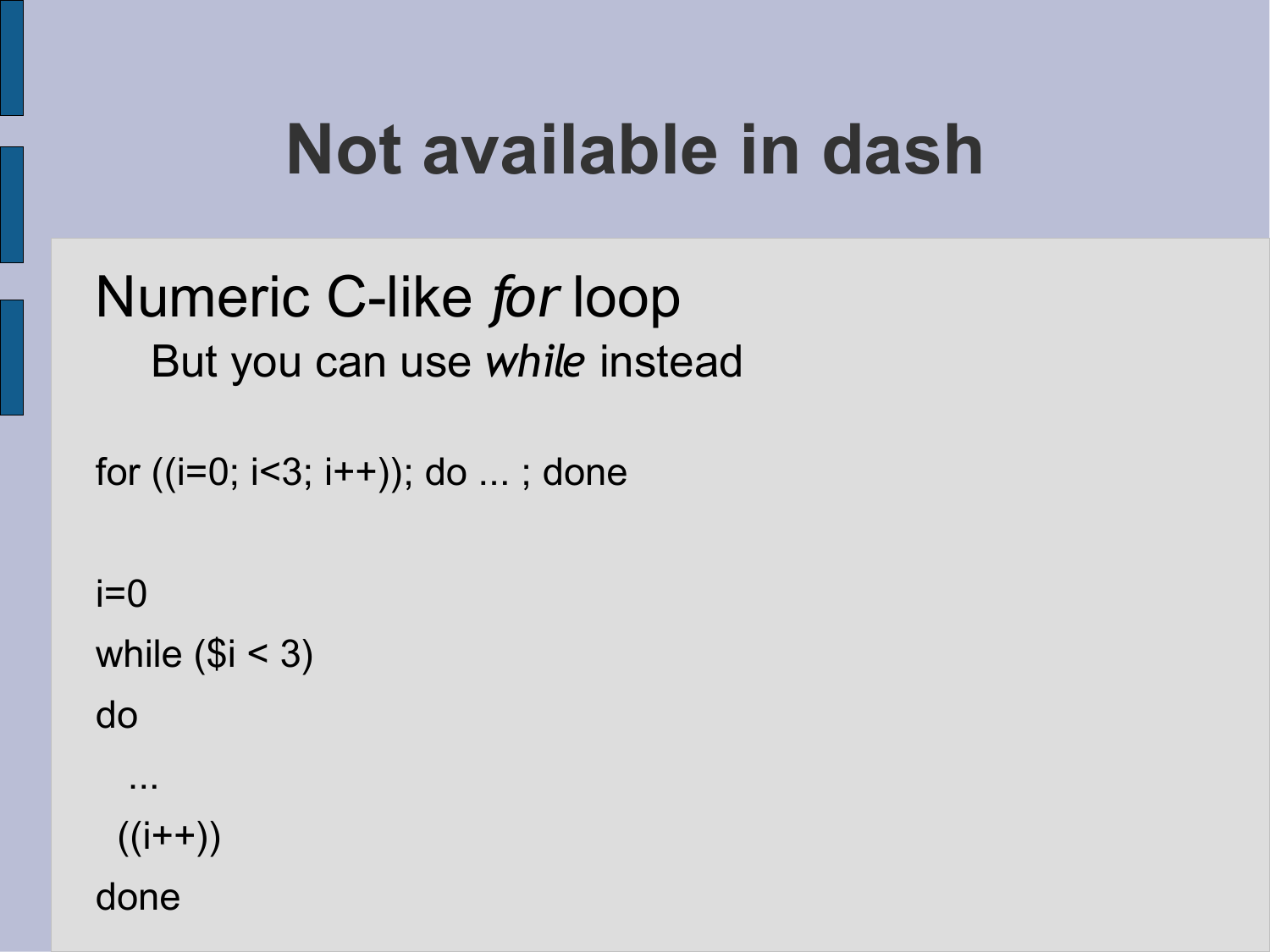## **Not available in dash**

- dash avoids interactivity
	- tab completion!!!
	- history, edits!!!
	- menu builder select statement
	- 'help'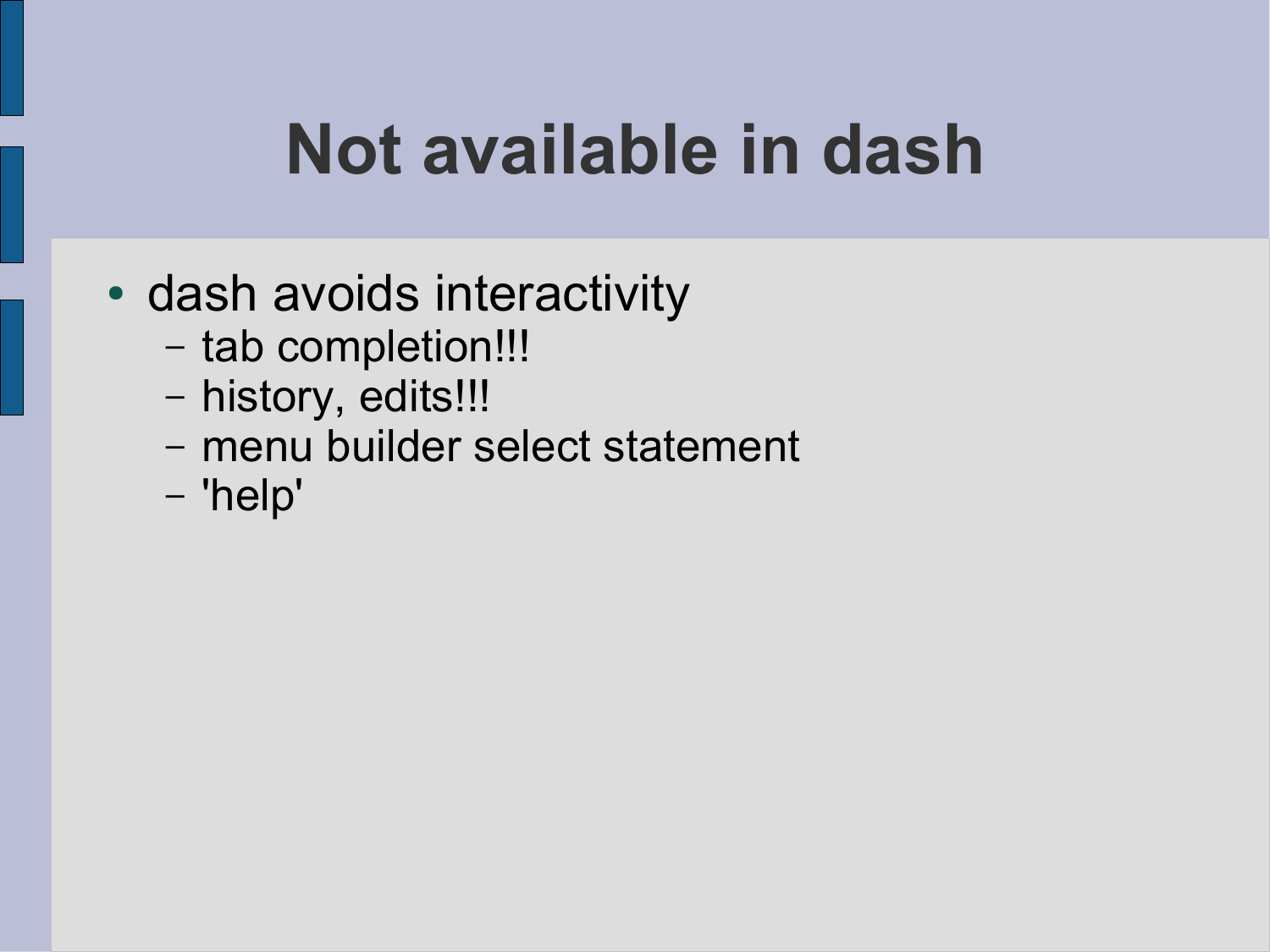# **I/O redirection in dash**

What works:

\$ trash d.d errmsg \$ trash d.d >/dev/null errmsg \$ trash d.d 2>/dev/null \$ trash d.d >/dev/null 2>&1 \$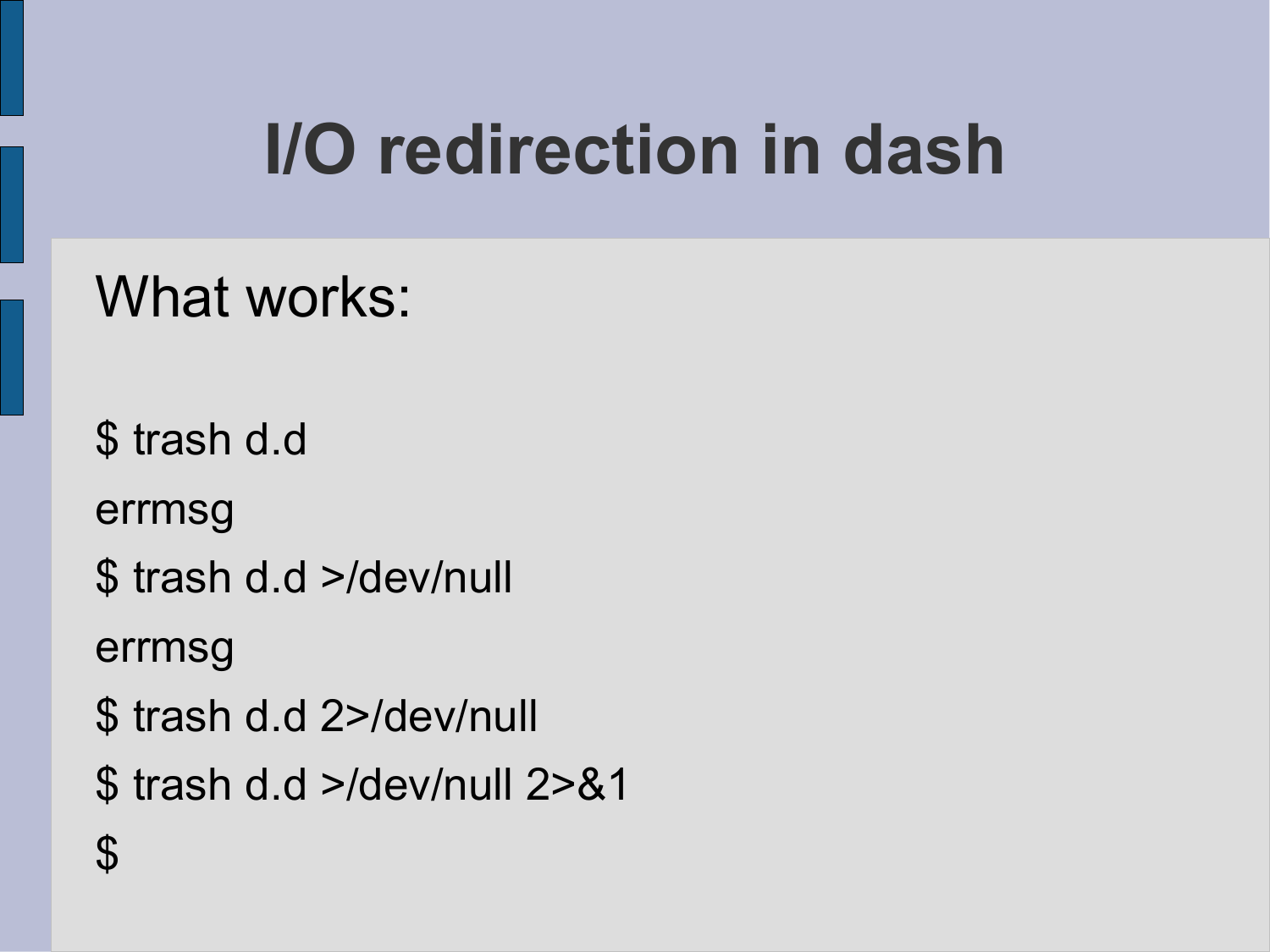# **I/O redirection in dash**

What doesn't: redirecting both at once

# only in bash syntax:

\$ trash d.d >&/dev/null

dash: Syntax error: Bad fd number

# dash interprets the '&' as a background cmd

\$ trash d.d &>/dev/null

err

[1] + Done trash d.d

 $\boldsymbol{\varphi}$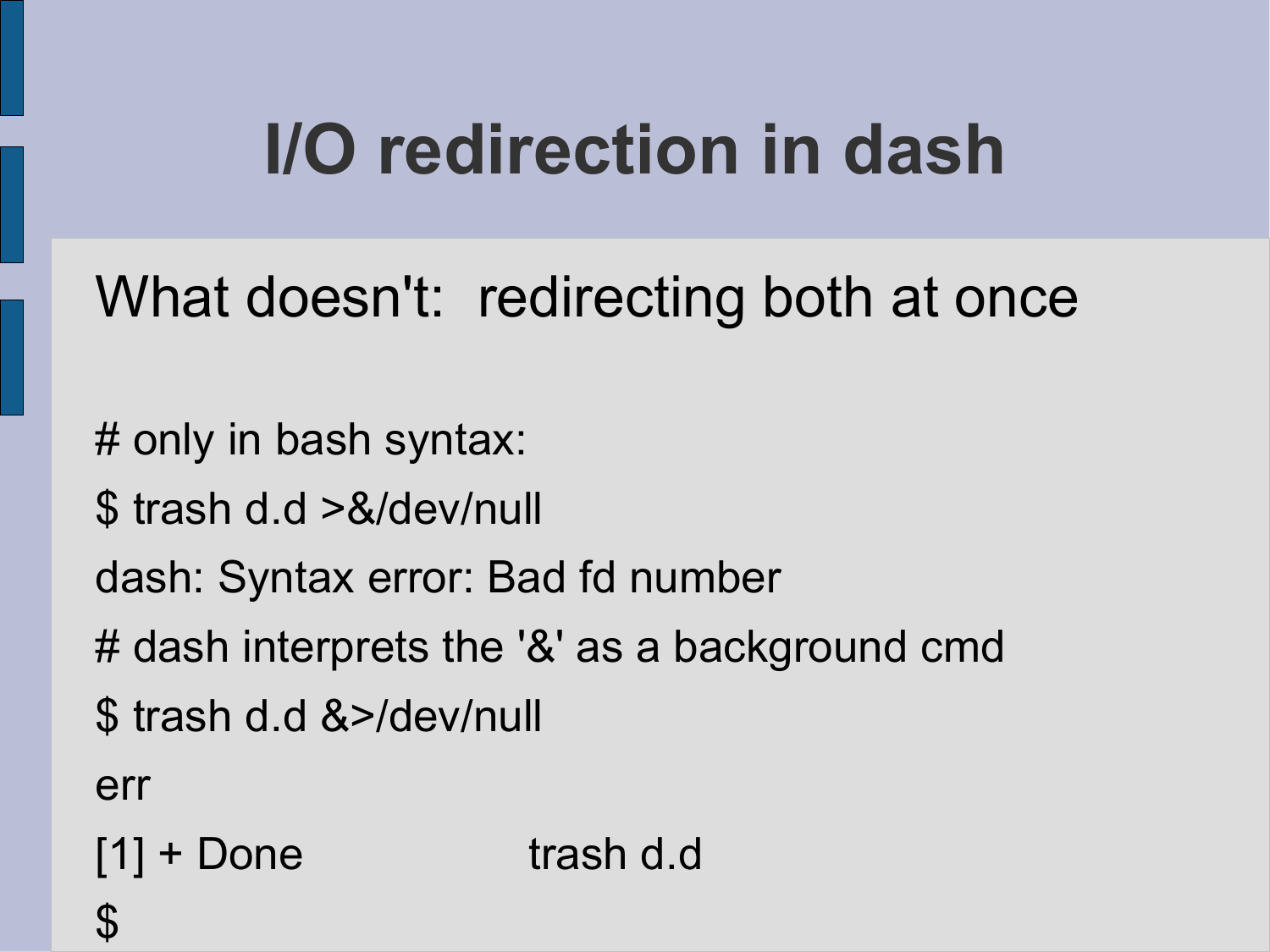# **Close but not quite**

**Startup** bash: uses \$BASH\_ENV when invoked (non-interactively) BASH\_ENV=\$HOME/.alt\_startrc uses \$ENV when invoked (interactively) as sh or in POSIX mode

dash:

uses \$ENV

ENV=\$HOME/.dashrc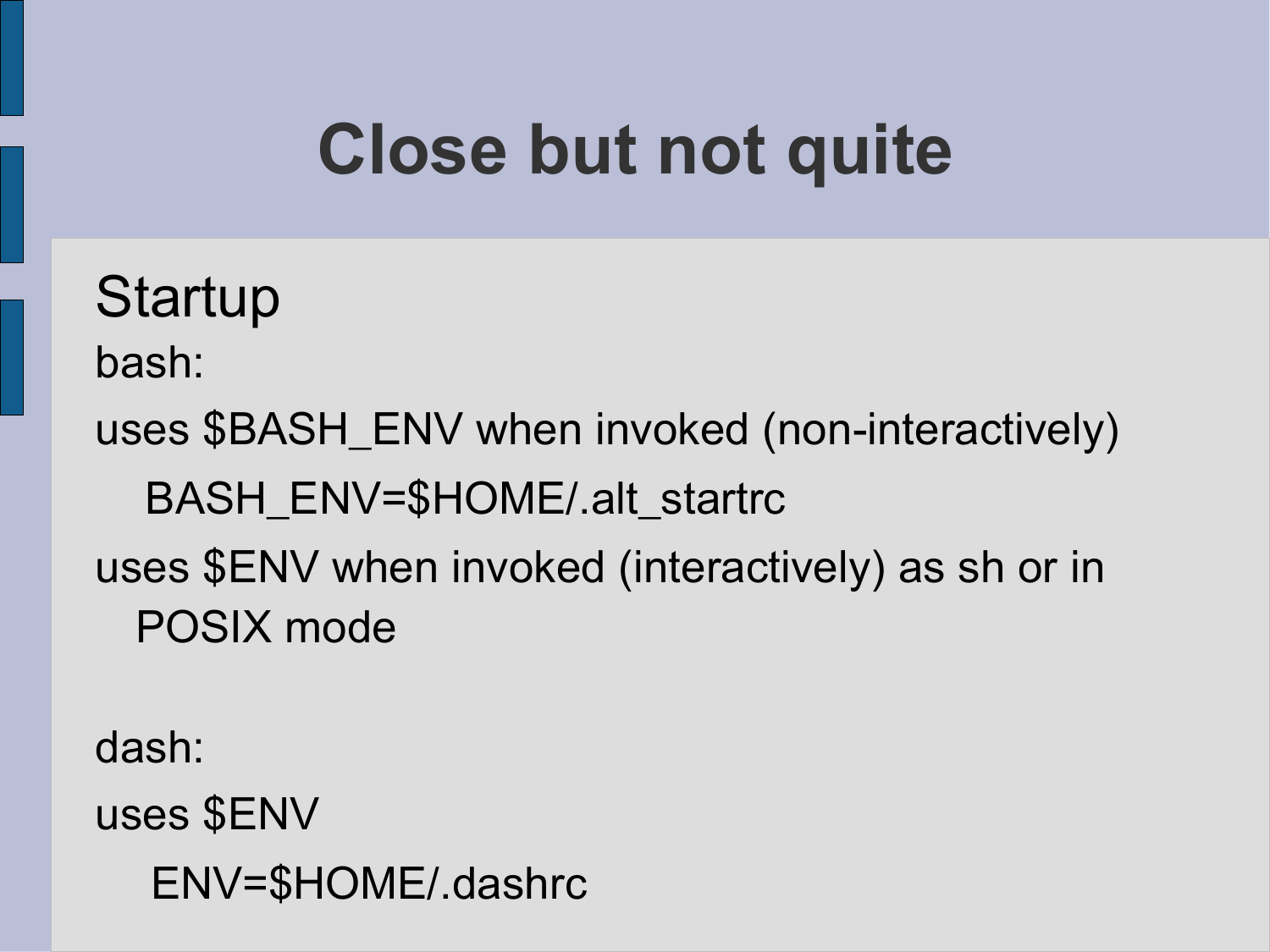## **Spot the problems?**

```
#!/bin/bash -
# initialize databases from a standard file
# creating databases as needed.
DBLIST=$(mysql -e "SHOW DATABASES;" | tail +2)
select DB in $DBLIST "new..."
do
  if [[ $DB == "new..." ]]
   then
      printf "%b" "name for new db: "
      read DB rest
      echo creating new database $DB
      mysql -e "CREATE DATABASE IF NOT EXISTS $DB;"
   fi
   if [ "$DB" ]
   then
      echo Initializing database: $DB
      mysql $DB < ourInit.sql
   fi
  ((cnt++)done
echo $cnt db initialized
```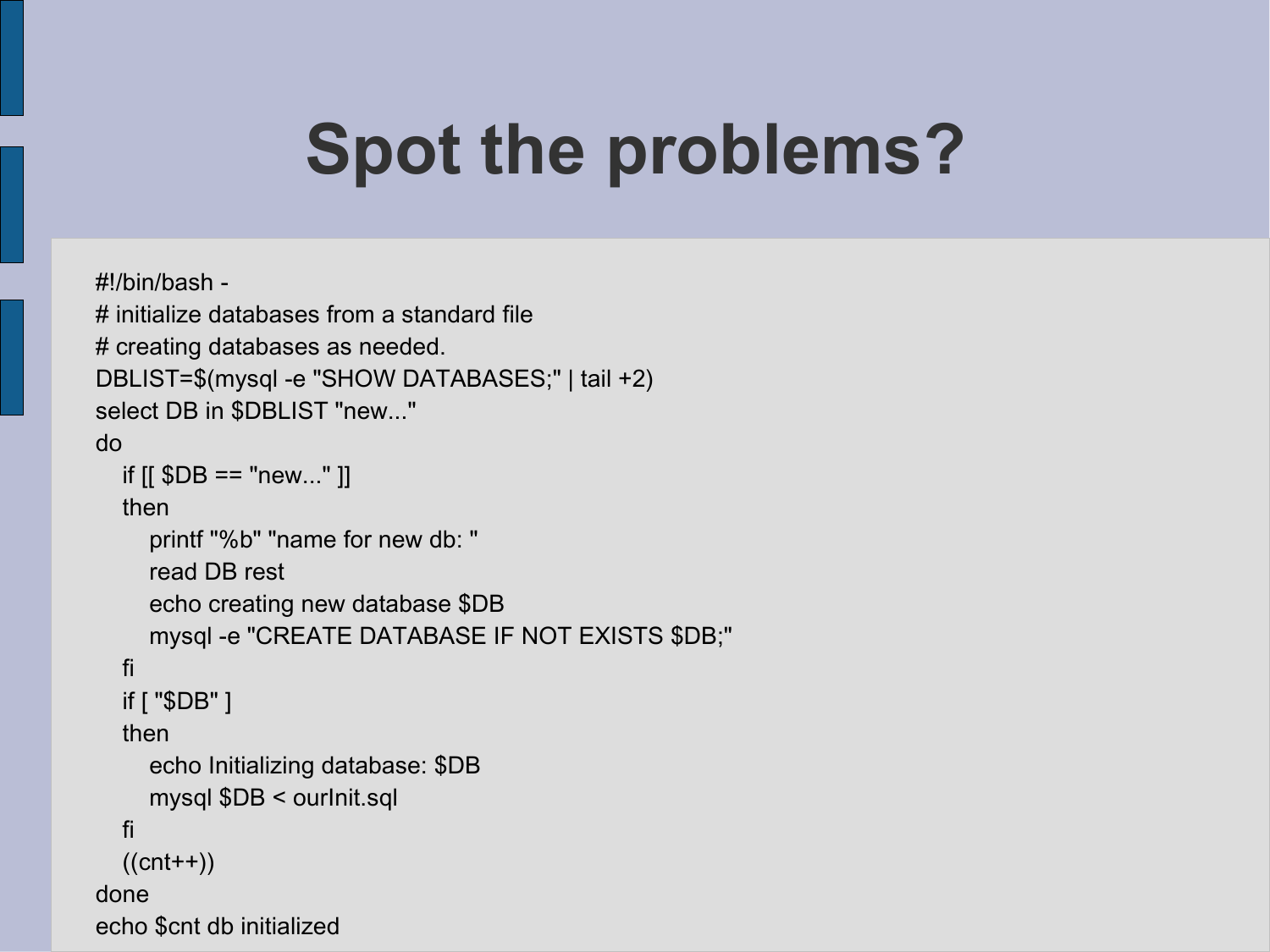## **Spot the problems?**

#### **#!/bin/bash -**

```
# initialize databases from a standard file
# creating databases as needed.
DBLIST=$(mysql -e "SHOW DATABASES;" | tail +2)
select DB in $DBLIST "new..."
do
  if [[ $DB == "new..." ]]
   then
      printf "%b" "name for new db: "
      read DB rest
      echo creating new database $DB
      mysql -e "CREATE DATABASE IF NOT EXISTS $DB;"
   fi
   if [ "$DB" ]
   then
      echo Initializing database: $DB
      mysql $DB < ourInit.sql
   fi
  $(\text{cnt++})done
echo $cnt db initialized
```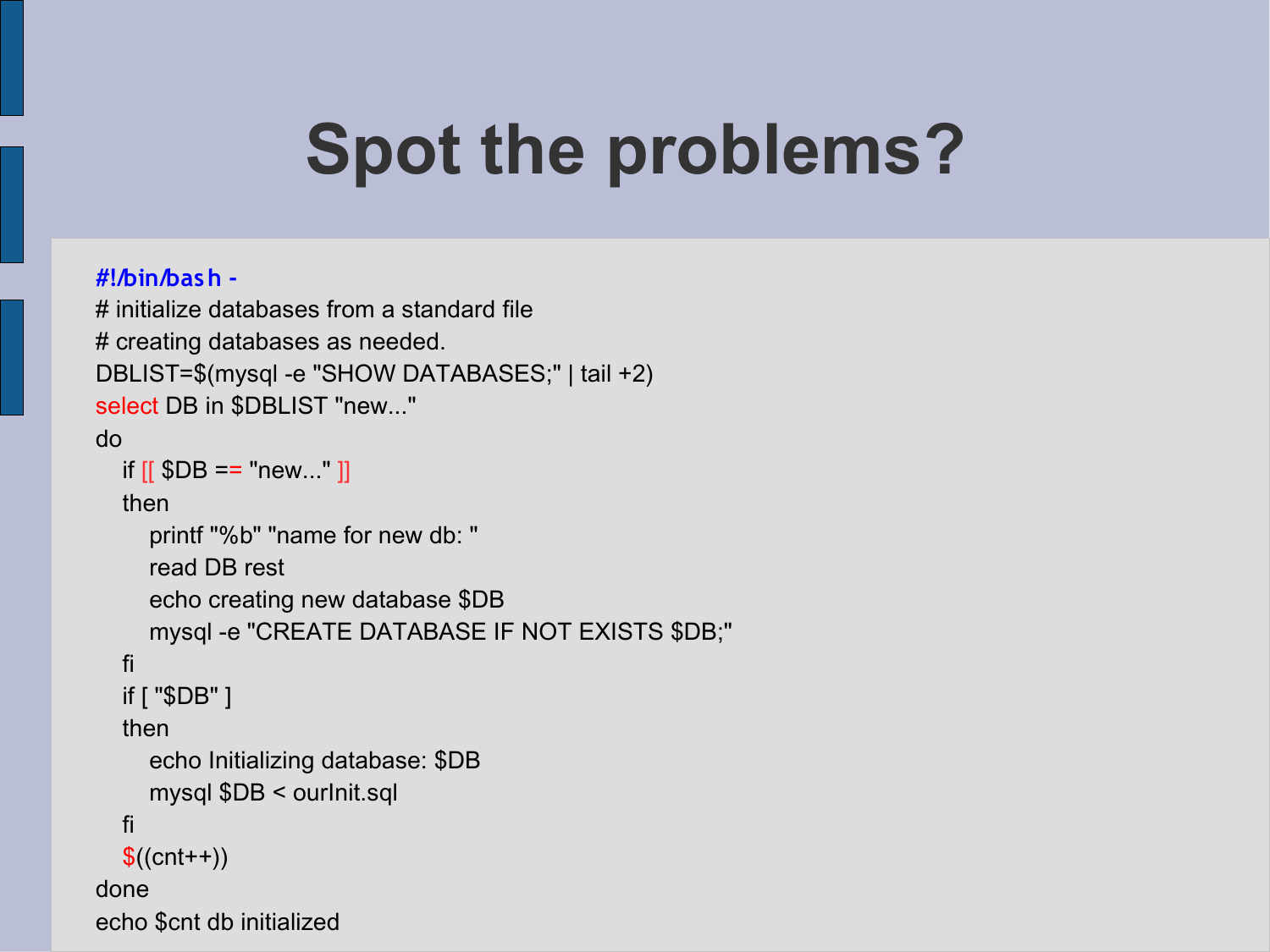#### **checkbashisms?**

- Now you tell us?!?
- *aptitude install devscripts*
- "Scripts to make the life of a Debian Package maintainer easier"
	- "checkbashisms: check whether a /bin/sh script contains any common bash-specific constructs"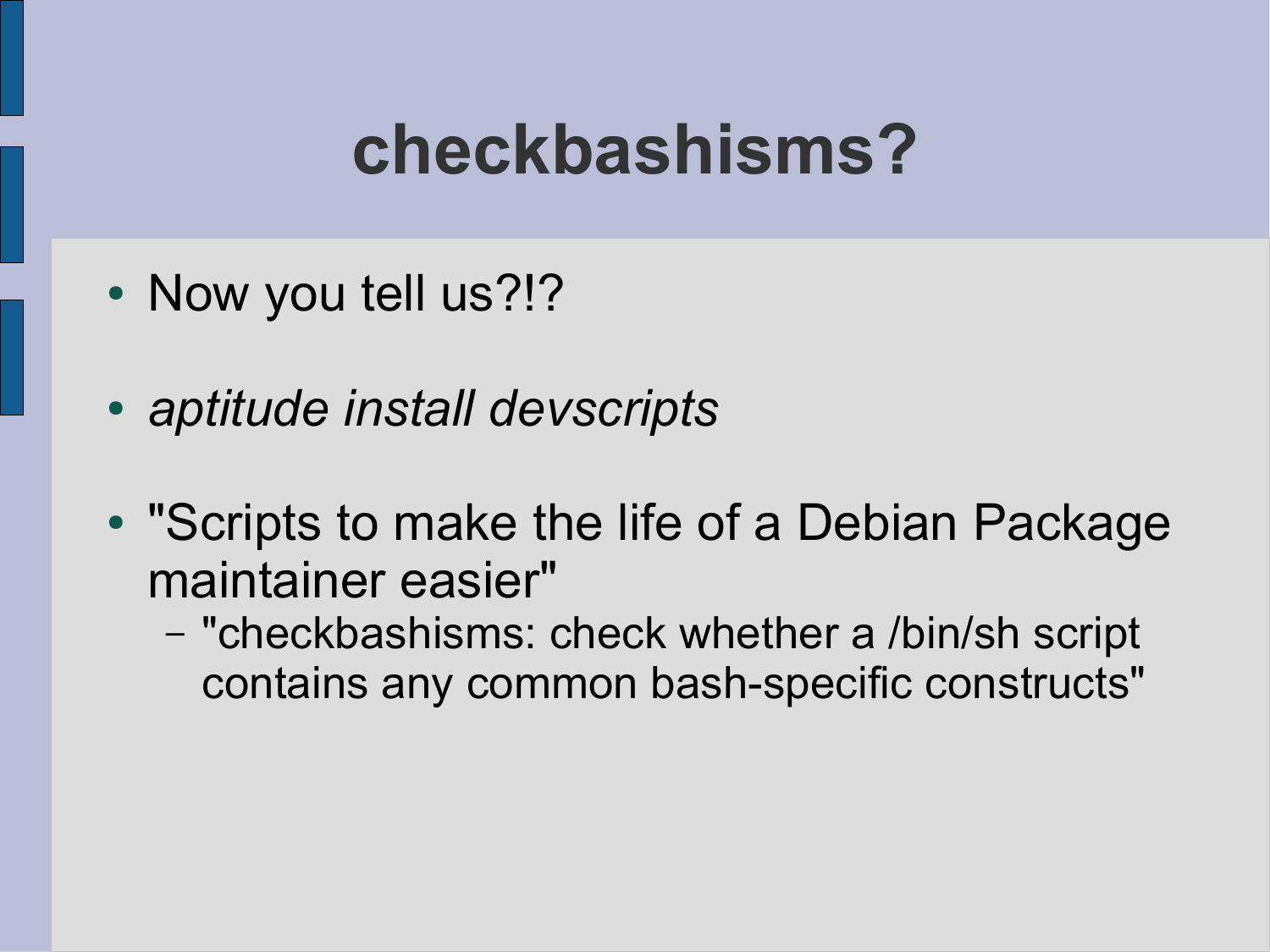#### **checkbashisms!**

#### **\$ checkbashisms bashisms.sh**

possible bashism in bashisms.sh line 5 ('select' is not POSIX):

select DB in \$DBLIST "new..."

possible bashism in bashisms.sh line 7 (alternative test command ([[ foo ]] should be [ foo ])):

if  $[$ [  $$DB == "new..."$ ]]

possible bashism in bashisms.sh line 7 (should be 'b  $= a$ ):

if  $[$ [  $$DB == "new..."$ ]]

possible bashism in bashisms.sh line 19 ('((' should be '\$(('):  $((cnt++)$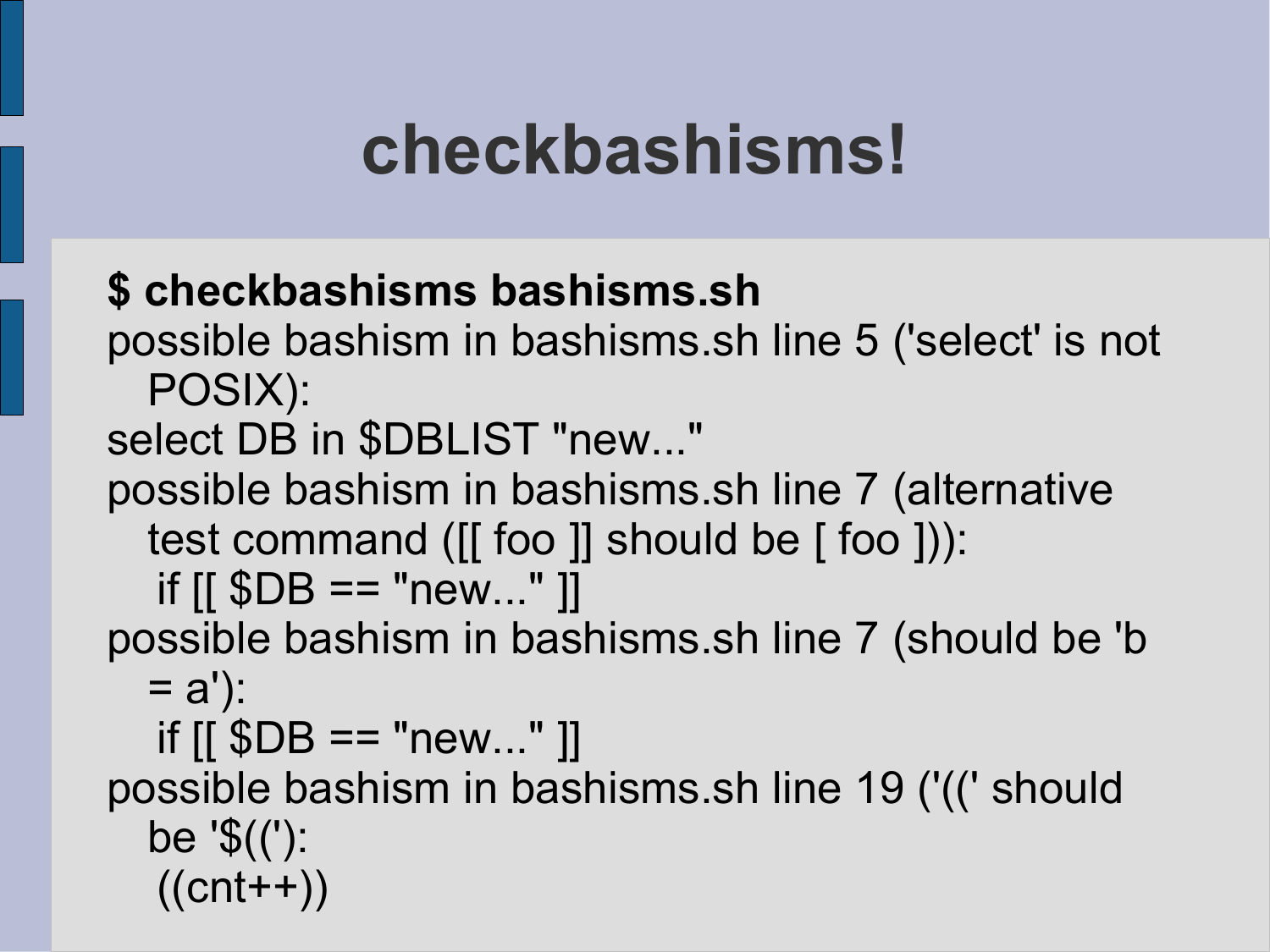# **Simple debugging works!**

● *dash -n*

– Like *bash -n* or *perl -c*, check basic syntax, but don't run

● *set -x*

– debugging; show the final parsed command

● *set -v*

– verbose; show the raw unparsed command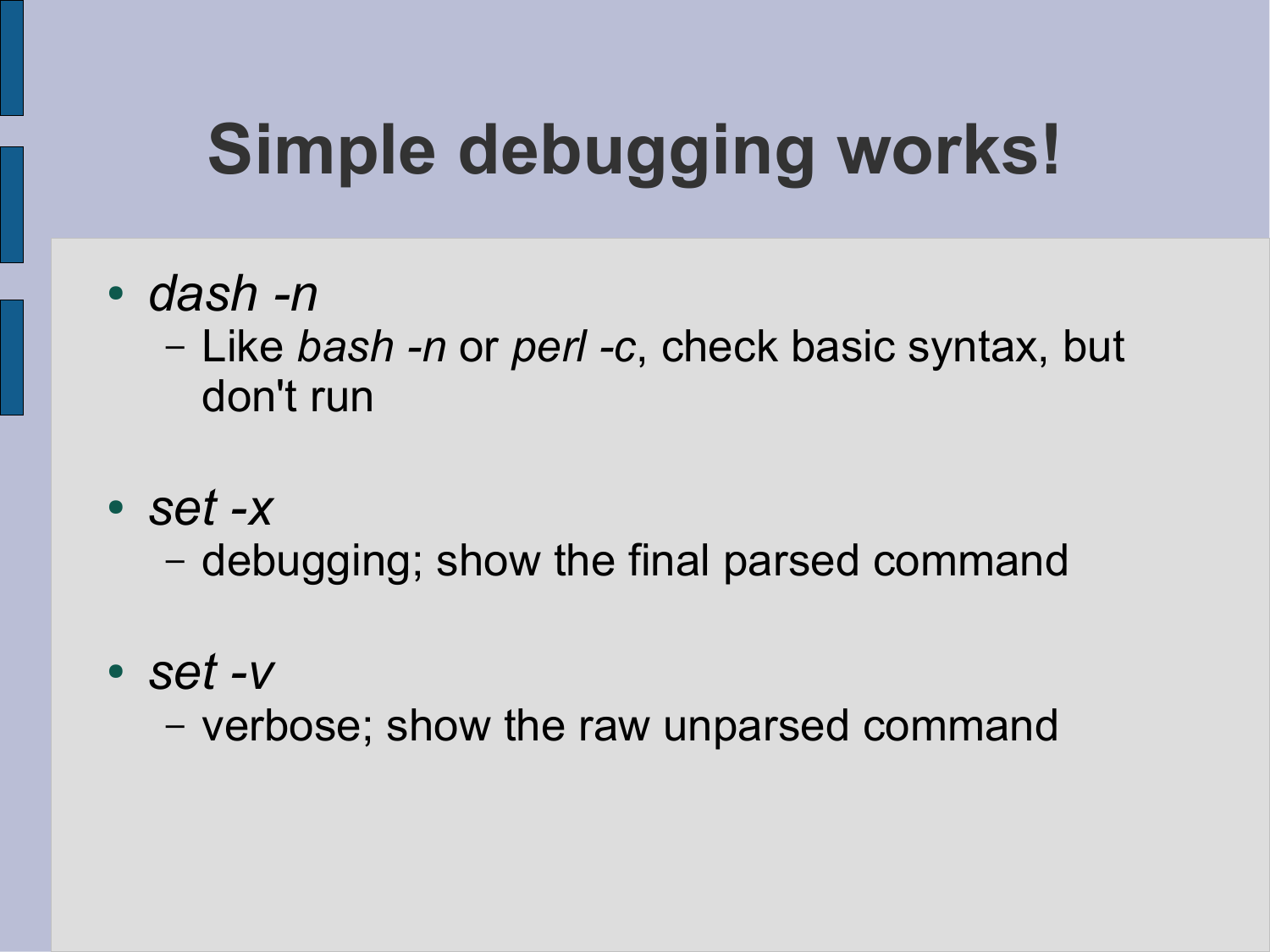# **Summary**

- bash and dash share a lot
	- basic function the same
	- basic syntax the same
	- simple debugging the same
- Dash excludes interactive features
- You can write portable scripts carefully
	- avoid the exotic
	- do it in steps
	- when in doubt, try it out
	- use the *checkbashisms* script